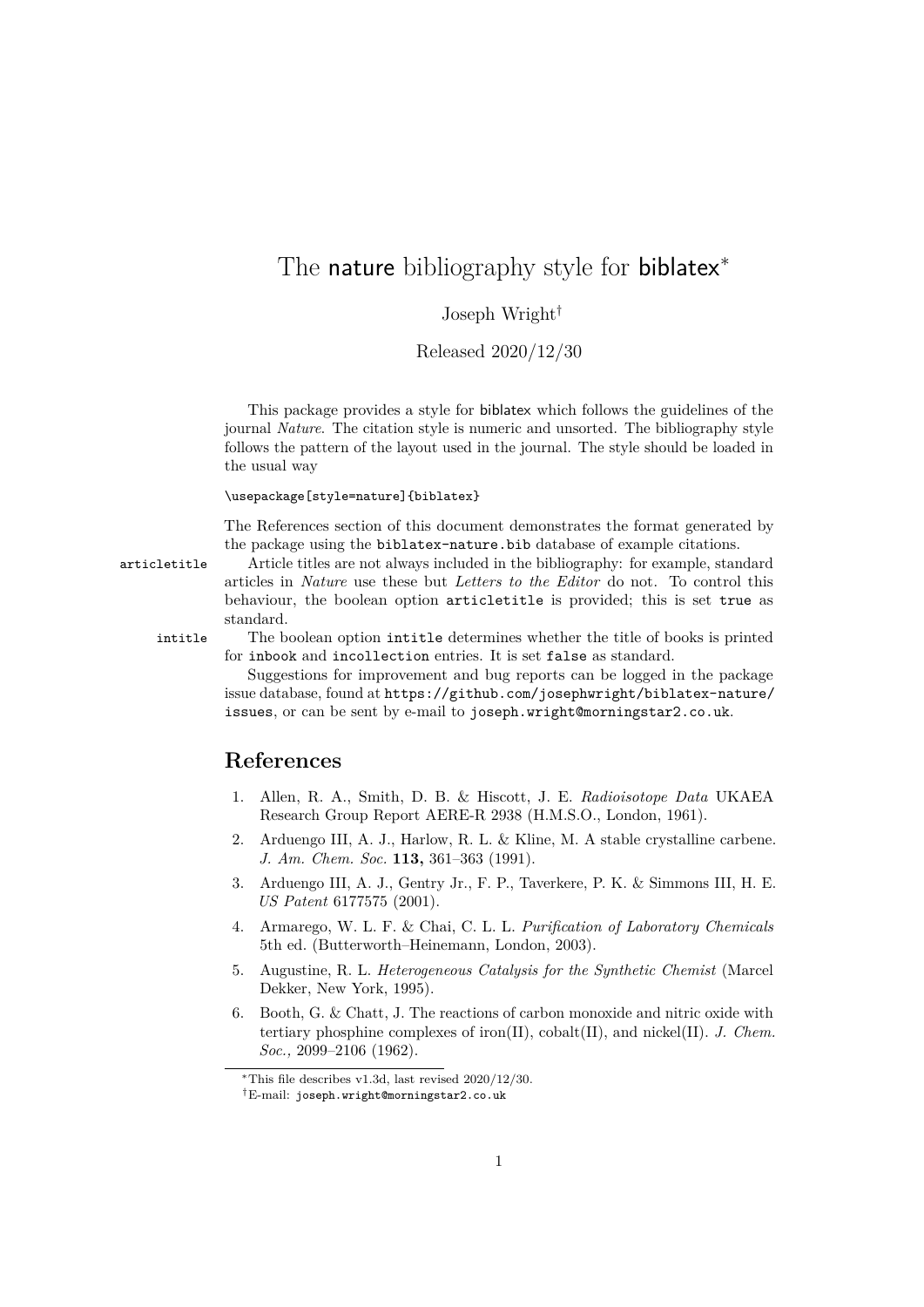- 7. *CORINA: Generation of 3D coordinates* [http://www.molecular-networks.](http://www.molecular-networks.com/software/corina/index.html) [com/software/corina/index.html](http://www.molecular-networks.com/software/corina/index.html) (2006).
- 8. *The ACS Style Guide* 3rd ed. (eds Coghill, A. M. & Garson, L.) (Oxford University Press, Inc. and The American Chemical Society, New York, 2006).
- 9. Cotton, F. A., Wilkinson, G., Murillio, C. A. & Bochmann, M. *Advanced Inorganic Chemistry* 6th ed. (Wiley, Chichester, United Kingdom, 1999).
- 10. Pugh, D., Wright, J. A. & Danopoulos, A. A. 'Pincer' pyridine dicarbene iridium complexes: facile C–H activations and unexpected  $\eta^2$ -imidazol-2ylidene coordination. *Angew. Chem. Int. Ed.*
- 11. Dehnicke, K. & Strähle, J. Die Übergangsmetall-Stickstoff-Mehrfachbindung. *Angew. Chem.* **93,** 451–464 (1981).
- 12. Dehnicke, K. & Strähle, J. The transition metal–nitrogen multiple bond. *Angew. Chem., Int. Ed. Engl.* **20,** 413–426 (1981).
- 13. Gaunt, M. J. *The investigation and design of palladium catalysed reactions* PhD thesis (University of Cambridge, Cambridge, United Kingdom, 1999).
- 14. *N-Heterocyclic Carbenes in Transition Metal Catalysis* (ed Glorius, F.) (Springer, Berlin, 2007).
- 15. *International Tables for Crystallography* 5th ed. (ed Hahn, T.) (Kluwer Academic Publishers, Dordrecht, Netherlands, 2002).
- 16. Hammond, C. *The Basics of Crystallography and Diffraction* 1–40 (International Union of Crystallography and Oxford University Press, Oxford, United Kingdom, 1997).
- 17. Henry, P. M. in *Handbook Of Organopalladium Chemistry for Organic Synthesis* (ed Negishi, E.-I.) 2119–2140 (Wiley Interscience, New York, 2002).
- 18. Heyn, B., Hippler, B., Kreisel, G., Schreer, H. & Walther, D. *Anorganische Synthesechemie: ein integriertes Praktikum* (Springer-Verlag, Weinheim, Germany, 1986).
- 19. Hope, E., Bennett, J. & Stuart, A. *Fluorous zirconium phosphonates: novel inorganic supports for catalysis* in *Pacifichem (International Chemical Congress of Pacific Basin Societies)* Hawaii, USA (2005).
- 20. Kabbe, H.-J. & Jira, R. in *Methoden der organischen Chemie. Houben–Weyl.* **VII**.2a: *Ketone. Teil 1* 4th ed., 781–790 (Georg Thieme Verlag, Stuttgart, Germany, 1973).
- 21. *Immobilized Catalysts* (ed Kirschning, A.) *Topics in Current Chemisty* **242** (Springer-Verlag, Berlin, Germany and London, 2004).
- 22. Lancaster, S. J. *Alkylation of boron trifluoride with pentafluorophenyl Grignard reagent* <http://www.syntheticpages.org/pages/215> (2008).
- 23. *Theoretical Aspects of Homogeneous Catalysis* (eds van Leeuwen, P. W. M. N., Morokuma, K. & van Lenthe, J. H.) *Catalysis by Metal Compounds* **18** (Kluwer Academic Press, Dordrecht, Netherlands, 1995).
- 24. Sheldrick, G. M. in Müller, P., Herbst-Irmer, R., Spek, A. L., Schneider, T. R. & Sawaya, M. R. *Crystal Structure Refinement* (International Union of Crystallography and Oxford University Press, Oxford, United Kingdom, 2006).